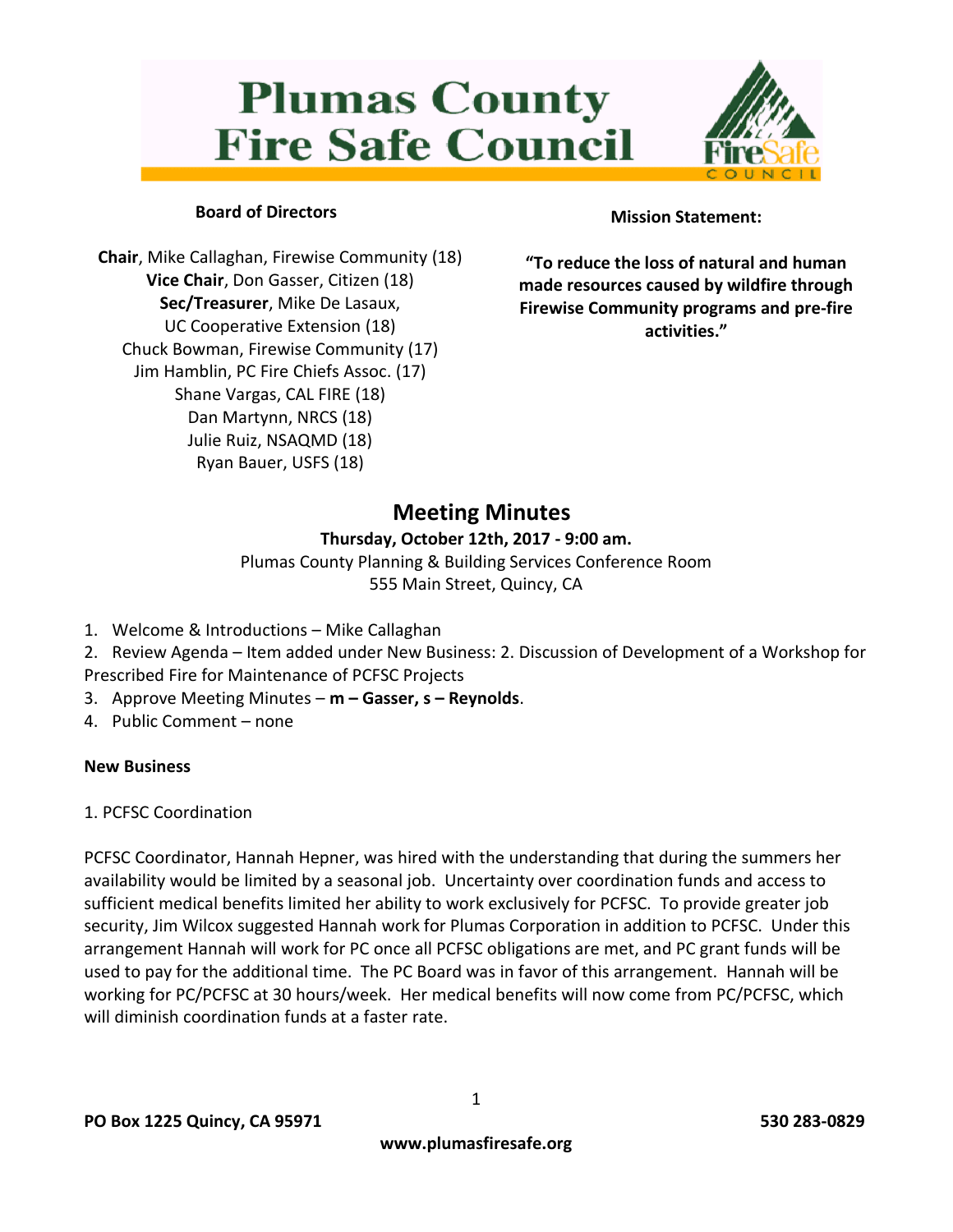Mike Callaghan noted that all grant applications should have an additional percentage added to indirect costs to cover long-term coordination.

2. Discussion of Development of a Workshop for Prescribed Fire for Maintenance of PCFSC Projects

Mike Callaghan discussed the contents of an email sent by Mike De Lasaux concerning developing a workshop to educate landowners about the use of prescribed fire. It was suggested that a committee be formed to put on the workshop.

Don Gasser mentioned the Northern California Prescribed Fire Council TREX trainings.

Kyle Felker commented that burning is a great tool, but a big hassle and carries a lot of liability. Significant education would be needed to get landowners on board.

Mike McCourt echoed that there are challenges to working with fire but that there is potential to collaborate with the Greenville Rancheria, private operators, and the Forest Service to use fire.

John Reynolds said that strategically it's a good plan for the Fire Safe Council and that CAL FIRE has expressed their availability to provide holding resources.

Claude Sanders noted that it's a wasted opportunity not to perform follow-up maintenance on projects.

Sue McCourt is interested in seeing a cost comparison for prescribed burning vs. other treatments.

Don Gasser will move forward with workshop planning by soliciting committee members and making contact with the Northern California Prescribed Fire Council.

# **Old Business** – None

#### **Updates**

1. Plumas County Tree Mortality Task Force – no additional meetings will be held until there is updated flight information. Sue McCourt suggested that it would be interesting to know how much tree mortality material is being taken to the Loyalton Biomass Facility.

2. Status of Current Grants – Hannah Hepner & Project Managers

**262 – Feather River Stewardship Coalition:** SNC grant site tours were held Oct 11<sup>th</sup> for the Little Grass Valley Reservoir and Butterfly Twain projects.

**275/276 – Senior/Disabled Defensible Space**: 55 maintenance projects were completed with SRA fee funds this year. An additional 25 clients were treated with 2012 Stevens funds (259). These additional properties included some "heavy" work that our budget wouldn't otherwise cover.

**278 – Chipping Program:** 54 locations will be treated as part of Phase II. Chipping participants spoke highly of the work done by Pedro Benuto.

**259 – Barry Creek:** Project is complete with 59.4 acres (of a planned 555) treated.

#### **PO Box 1225 Quincy, CA 95971 530 283-0829**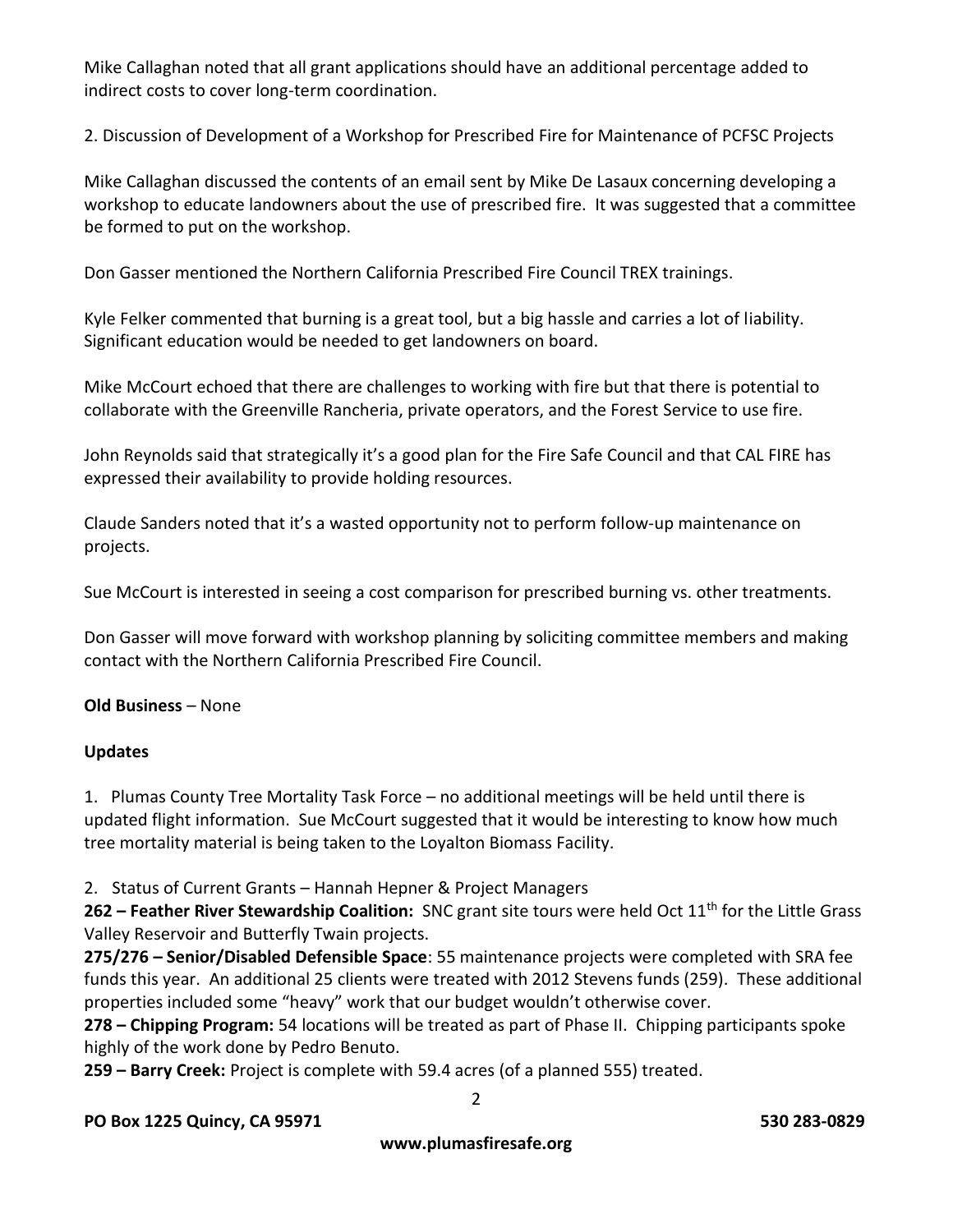**East Quincy:** Project is complete with 92 acres treated.

**East Shore:** Project is complete with 9.8 acres treated.

**C-Road:** Layout is underway.

**260 – Hwy 70:** Mastication & hand thinning is complete. Piles require burning when the restrictions are lifted.

**273- Dixie Valley:** Layout is complete. The project area covers 74.3 acres. A draft archaeology report has been submitted to PNF. Danielle Bradfield will have a completed Environmental Assessment in mid-October.

**277- Wolf/Grizzly**: Bids received by PNF and they came in high. Part of the work has been contracted to Imperial. The Forest will be looking for ways to finance the acres that will not be covered by grant funds. There will probably be action on the project before winter.

**280 - Bucks Lake:** An offer has been made to the CCC for \$50,000 to treat 50 acres.

**279 - Mohawk Vista:** Layout will begin after C-Road.

**281 – Gold Mountain:** The community is working on prioritizing a project area.

3 & 4. Status of Potential Projects/Grant Opportunities – Hannah Hepner

# **USFS Stevens funds – submitted April 14**

**C Road -** 90 acres, \$180,570 **Grizzly Ranch –** 130 acres, \$270,275 **American Valley Phase II –** 100 acres, \$285 970 **Genesee Woods/Red Clover –** 100 acres, \$178,970 (2019 Stevens funds)

# **FEMA Fire Prevention & Safety Grant – submitted May 18**

Requested \$56,168 for Senior/Disabled Defensible Space program – Unsuccessful The review panel's scores indicate an area of improvement would have been to explain in more detail the vulnerability the project will address, the steps taken to determine that vulnerability and the justification of the target audience that was selected.

# **Plumas RAC Title II – submitted August 11**

Submitted an application for the Senior/Disabled Defensible Space Assistance Program for \$65,300 and six months of PCFSC Coordination for \$27,500. Both were selected for award.

# **SNC Prop 1 – pre-applications submitted Sept 1st**

Little Grass Valley Reservoir and Butterfly Twain full applications are due Nov.  $1<sup>st</sup>$ .

**CAL FIRE SRA FPF –** to be announced soon.

- 5. Standing Reports and Discussion
	- **Plumas County Office of Emergency Services (OES):** Sue McCourt It is Fire Prevention Week. The theme this year is "Two Ways Out". OES has been providing mutual aid to Butte County. Evacuation maps for Quincy will be in the mail in the next few weeks. SRA funds paid for printing and postage is being covered by the Lassen-Modoc Unit budget.
	- **CAL FIRE:** Scott Rosikiewicz said that local resources are in the Napa area.